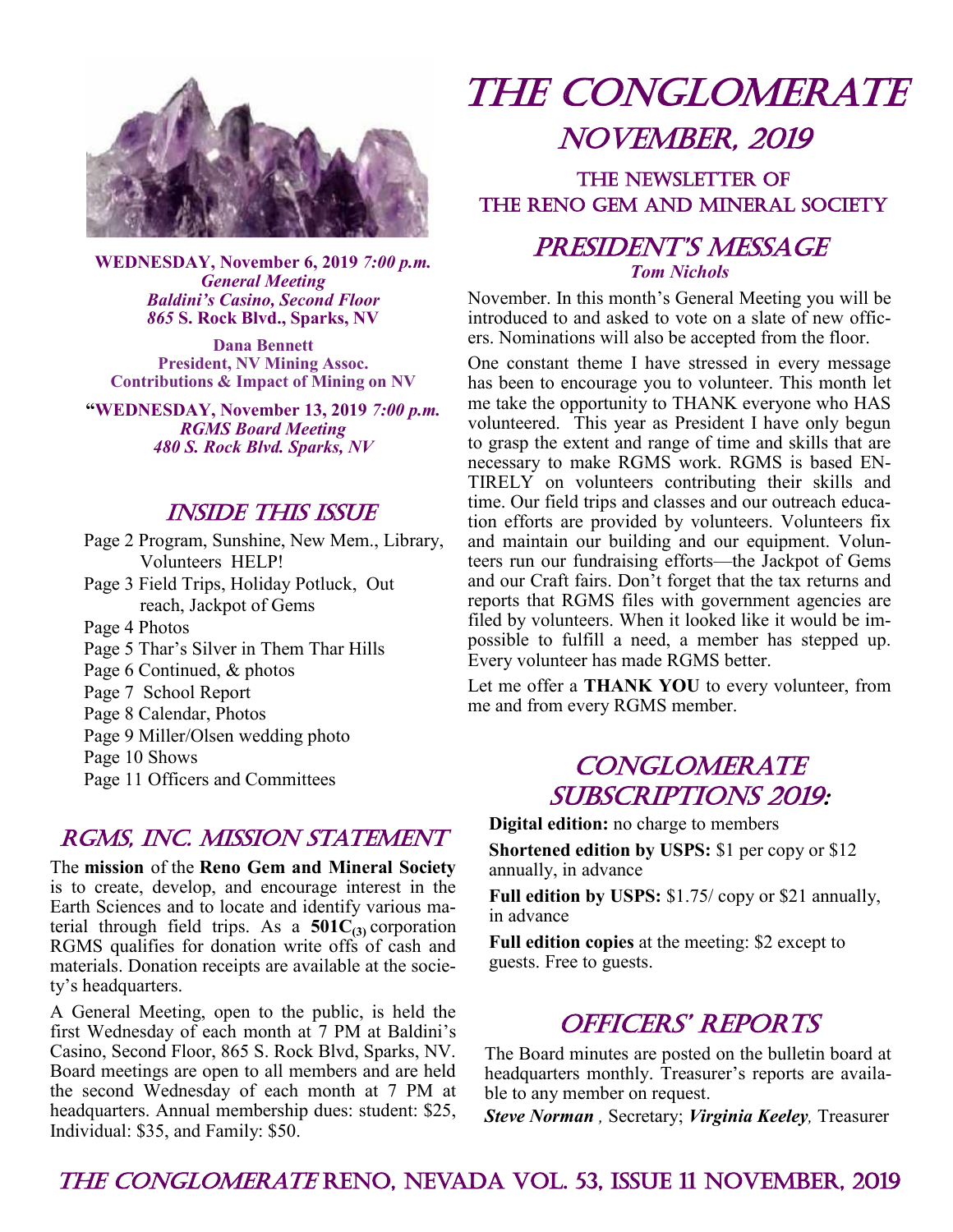### MEMBERSHIP NEWS *Donna Durham, Membership Director*

The beautiful Fall weather is here along with three new members. I am pleased to introduce

#### **Heidi Hall**

#### **Toni Jones**

**Dana Bennett** (our fascinating speaker from the October meeting) to the Reno Gem and Mineral Society. A very warm welcome to you all! It is also time to start renewing memberships for 2020. (I know, we can't possibly be this far into the century yet!)

The good news is: Membership dues are remaining the same as last year! Yay! The 2020 Membership application is attached to the newsletter. Please fill out a membership application even if you are a returning member and mail it and a check to the rock shop (480 S. Rock), or save the postage and come by and see me at the meeting. Cash and Checks are accepted in person and you will get a great big smile in the bargain.

# RGMS Library Report

#### *Juliet Hitchcock, Library Director*

Our library is a beautiful selection of books and reference materials for your reading pleasure. We are always interested in donations to add to our library.

The library will be open by appointment only. I am having surgery on my right forearm and won't be able to drive for part of the month.

You may contact me to arrange a time to visit our library;  $\ddot{ }$ 

Due to all the robo calls coming to my cell phone, please text me, stating that you are a member of the RGMS so that I may return your call. Thank you!

# **PROGRAM**

#### *Melissa Petterson, VP*

Our November meeting is always one at which the proposed slate of officers for the following year are presented to the members, with elections following. Although the nominating committee will present a slate of candidates, RGMS always welcomes additional nominations from the floor. If anyone is interested, the Vice President is responsible for scheduling your monthly general meeting speakers, leading the Pledge of Allegiance to start the General and Board meetings, and booking the venue to hold the monthly meetings at Baldini's.

It is your right as a member of RGMS, to vote on the leadership for 2020. It's an important year what with the new venue for the Jackpot of Gems, and other things coming up.

Please make an effort to attend and exercise your voting right. It's your chance to influence our Society's future.

#### **VOLUNTEERS** *Renée Samuels, Volunteer Director*

Happy November, everyone! Now that we've wrapped up our wildly successful 2019 field trip season, here's a shout out to **Rob Kendrick**, Field Trip Director extraordinaire, and to **Alan** and **Bobbi Metzger, Michelle Sundland** and **Robert Greiner**, **John Peterson, Jim Welker**, and **Melissa Petterson** for leading field trips, as well! Thank you for all the work you do for our members, to help them find all that good stuff and learn about the amazing material Nevada has to offer! You rock! At this time, we need people for the following positions:

Silver Casting Instructor Beginning Metal Smithing Instructor Education Outreach Volunteers Photographer

If you are interested in filling any of the positions above, or being an RGMS officer or board member for next year, please let me know, or contact **Steve Norman**, chairman of the nominating committee. You can email me at ", call me at "

, or send me a message on our Facebook page. One more thing: I need your hours! Please send them to me! Thanks to all of our volunteers!

We couldn't do it without you!

## Help!

Several members sent photos of the picnic, and I promised to include them in a later issue. Somehow, those photos have disappeared. Would the photographers plese end them to me again ?

### SUNSHINE *Bobbi Metzger, Sunshine Director*

Hello November to you all! Get readied up for winter, it's on its way. Please think about Dean Sizemore and our editor, Sue Webb, who are on the mend and who would appreciate your kind thoughts and prayers their way to quick healings.

Welcome to **Lori Connel**, our new Sunshine director. She is excited to be our contact for sharing health news and current events in your lives.

Also, I want to thank **Teresa Langhans** for a great Artisan Faire at Reno Town Mall. Her work provides all members with an event to show our wares and RGMS talents. I also wish to thank so many of YOU, our great members for your support at this show. Alan and I enjoyed visiting with members old and new who came and were impressed by RGMS members varied talents and expertise. You were the sunshine for our weekend! Thanks, Bobbi

# A MEMBER OF CFMS AND AFMS PAGE TWO

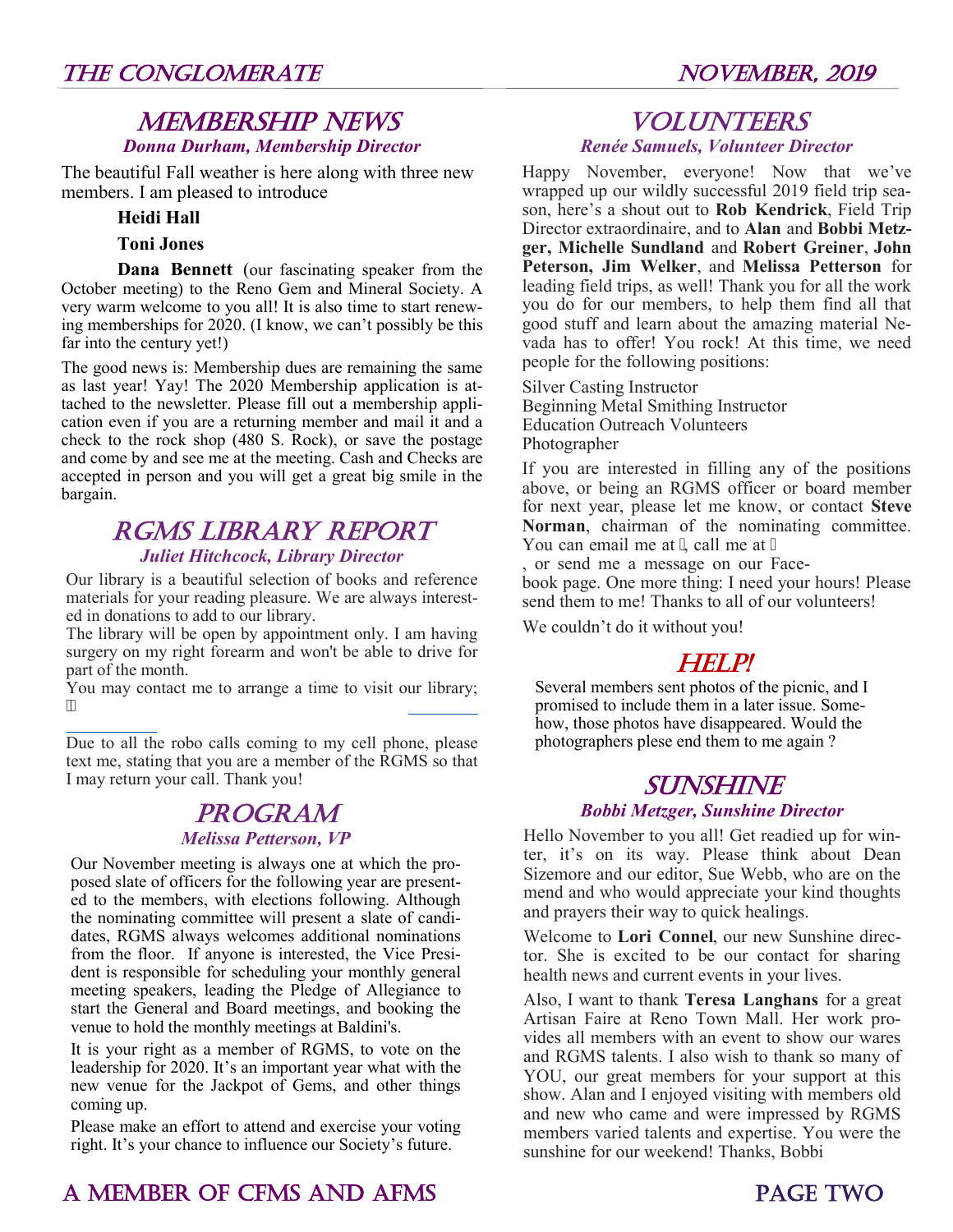## SEPTEMBER 2019 field trip report *Rob Kendrick—Field Trip Director*

The 2019 field trip season for the society has officially come to an end with a very successful trip, led by **Jim Welker**, to the Monte Cristo Range near Tonopah.

19 people attended the trip and came home with a lot of nice material. As always the potluck was AWE-SOME and included a trash can turkey, (thanks to **Art and Debbie Gravenstein).**

A cool thing happened one afternoon at camp, we were visited by **Jonathan Price**, retired Nevada State Geologist, and he was kind enough to identify some of our finds.

I want to say a big thank you to all of the people that helped lead some of the field trips this year to make it a very successful season.

**Bobbi and Alan Metzger** (Wonderstone Mountain and Gabbs),

**Rob Greiner and Michelle Sundland** (Moss Agate),

**John Peterson** (Black Rock),and

**Jim Welker** (Monte Cristo Range),

and also thank you to all of the members that attended the wonderful trips. Until next season...Happy Hounding!

#### Educational outreach *Steve Norman*

Reno Gem and Mineral Society Education Outreach consists of: **Sven Sanders, Rachel Carrol, Cate & Bob Tangren,** and **Steve Norman**. Part of the team made presentations to Hidden Valley and Verdi Elementary Schools on October 3 and 4. These 71 second and third grade students loved the rocks and minerals! Students learned about the many ways that rocks and minerals are used in their everyday lives. **Sven e**xplained uses of silicon from making glass windows to electrical equipment. There are many people working behind the scenes including **Steve Rose** supplying gifts for the students, this time with labeled bags of quartz. **Sam Knipmeyer** provides minerals to teachers and beefs up our minerals collection that we show students. **John Peterson** donates classroom gifts; some rocks have an animal glued on top of them. The Nevada Division of Minerals helps with handouts to keep families safe and away from danger when collecting rocks and gems in the great Nevada outdoors.

## *Denise Sizemore* Since the Holidays are fast approaching, I thought I would get a jump on marking your calendar to join us

Saturday, December  $7<sup>th</sup>$ , 5p.m. to 8 pm, for the 2019 RGMS Holiday Potluck, at 480 Rock Blvd. Come at 5 p.m. to mingle and make new friends, 6 p.m. start digging into some yummy food, and 7 p.m. dessert, gift exchange and special Holiday Door Prize.

Holiday potluck **DECEMBER 7** 

Sign up to bring your favorite side dish, salad, or dessert to share. RGMS provides main dish meats Ham and Turkey, coffee and water. Don't forget your table service of plate, utensils, and drink cup. There will be table stuff available if you forget, as I have in the past, a donation of \$1 to RGMS will supply paper plates and plastic tableware. BYOB please.

For the Gift Exchange, bring a wrapped gift, not to exceed \$10, labeled 'For Woman', 'For Man', 'For Child'. Have some fun with this!!!

Lastly, come join us after the December 4 General Meeting to decorate the Society Building. We always have fun with this. I will have more details as we get closer.

Remember many hands make light work, and many smiles make the Angels sing.

# jackpot of gems 2020

### *Daniel Ellis, Show Chair*

Jackpot of Gems 2020 So it is September. My how the year moves on so quickly these days. Fall is almost here and we still are looking for the big find as we hunt for"the" rock. So that means that Spring will be here sooner than we think giving us a break from those winter blues. Then we are looking at our show. Remember that the April show is  $4^{\text{th}}$  and  $5^{\text{th}}$  in 2020. That is the first weekend of April. We will be loading the truck and setting up that first week. So please put the dates on your new calendars so we can get your help to make our 2020 show a success. Did I mention that the show is also moving to the Reno Convention Center! Yes across from the Atlantis Casino. So if you care to help plan, input ideas, or just want to get involved, please come to the monthly planning meetings. The next one is on the  $9<sup>th</sup>$  of Sept. at 6PM at the Rock Building.

# A MEMBER OF CFMS AND AFMS PAGE THREE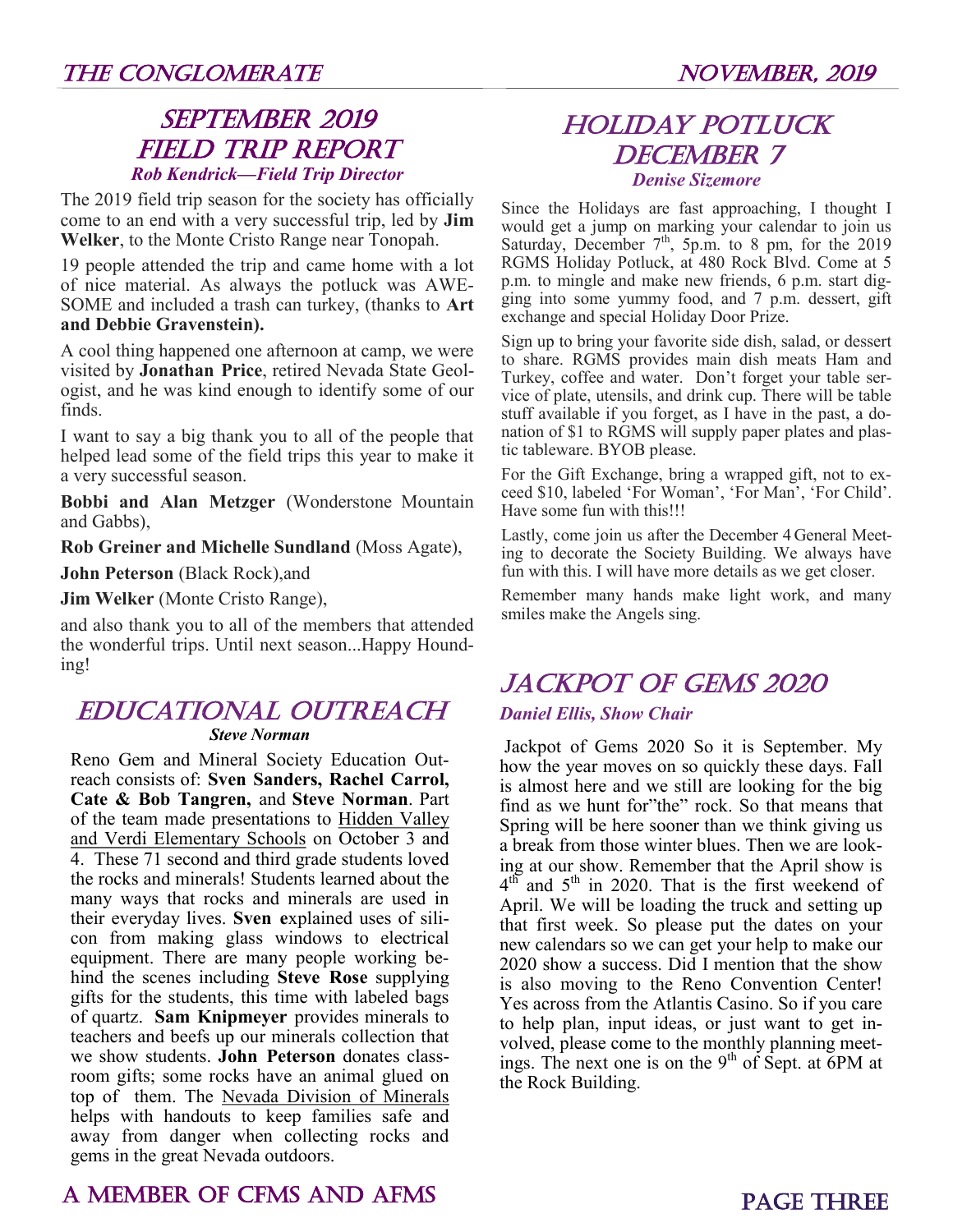## THE CONGLOMERATE  $=NOVEMBER$ , 2019

## PHOTOS OF MONTE CRISTO FIELD TRIP







All photos by George Forbes.











A MEMBER OF CFMS AND AFMS PAGE FOUR





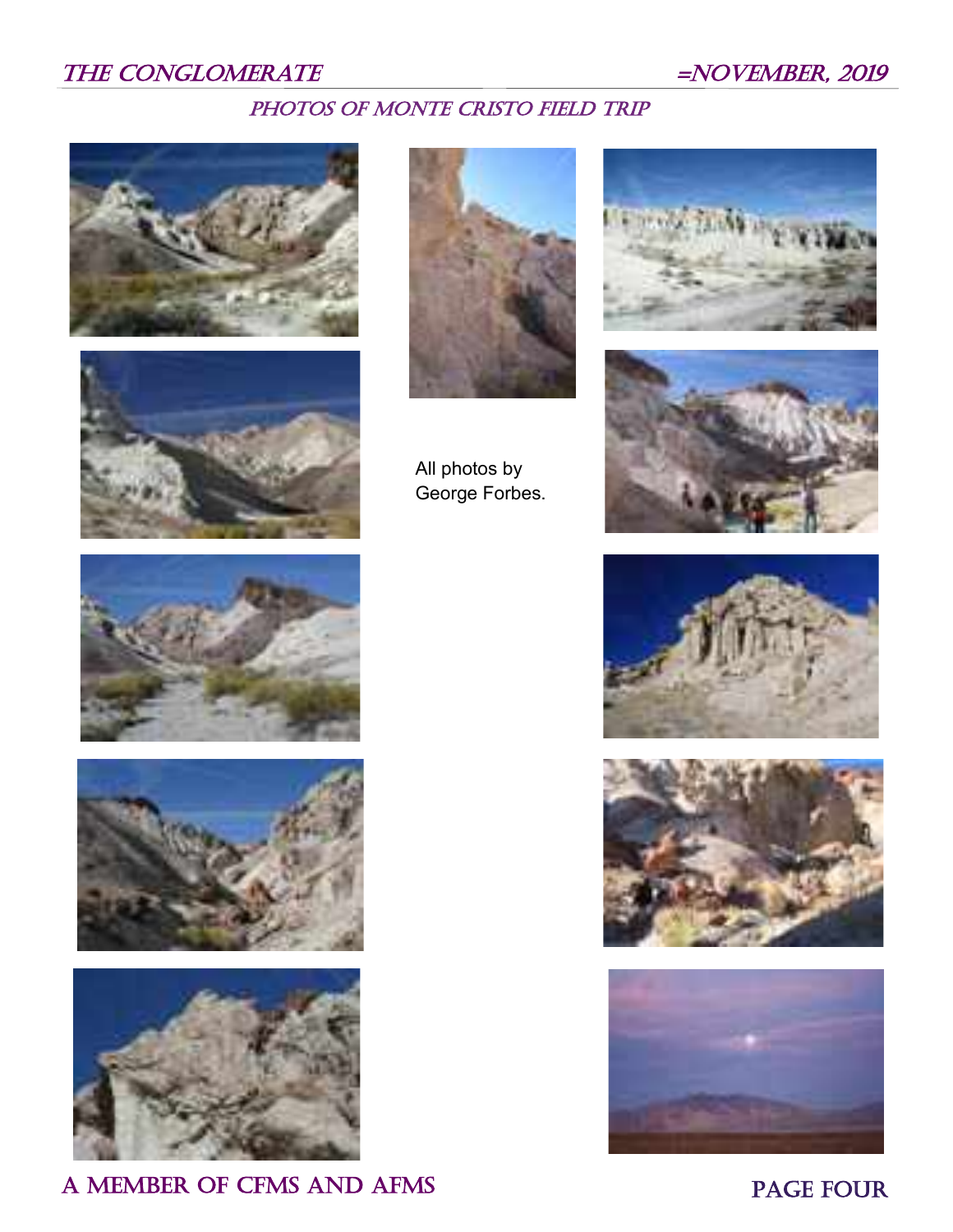## Thars Silver in Them Thar Hills!

*Text & Photos by Virginia Keeley*



First and foremost, we want to say a huge THANK YOU to **Sam Macaluso, Drew McGregor** and **Joe Riney** at the Nevada Mining Association and **Robbie Anderson** and the entire Coeur Rochester Mine operation for an informative and comprehensive look at the workings of a silver mine in the twenty-first century. Also, to our driver, **Dave** who gave us a safe, comfortable ride deserves a special thanks .

We were very fortunate on Saturday to have a beautiful day for the hour and a half drive from the Nevada Mining Association offices in Reno to our destination at the Coeur Rochester Silver Mine east of Lovelock, NV.

After leaving I-80, we followed the winding road through the hills for 13 miles into the canyons leading to the open-pit mining operation. It was a scenic drive with wonderful rock formations and, as if on cue, a herd of pronghorn headed to their drinking hole. The question by one of our members was, "How did people ever discover silver way out here?" **Joe Riney** explained that they just followed the old prospector's diggings. As we rockhounds know, there is not a lot of land in Nevada that hasn't been explored.

Upon arrival, we were escorted into the Security office where we were issued our hard hats, safety glasses and safety vests to be worn for the duration of our visit.

**Robbie Anderson**, geologist for Coeur Rochester, took us through a safety training followed by a slide show describing the history and operation of the mine and the geology of the area.

In the 1860s, a group of miners from Rochester, New York came to the area in search of gold. The silver vein that started the Rochester boom was discovered in

1912 by **Joseph Nenzel.** Some 2,000-3,000 people settled in small towns around the area. The first shipments of silver ore from Nenzel Hill (now Rochester pit) occurred in 1912. Coeur acquired the site in 1983 and began open-pit mining in 1986. From 1912 to 1924, this operation yielded approximately 8.7 million ounces of silver and 81,343 ounces of gold. Since 1986, Coeur Rochester has produced more than 155 million silver ounces and 1.6 million gold ounces. Robbie explained that the site yields less than 0.55 ounces per ton of silver and 0.0047 ounces per ton of gold.

The Coeur Rochester mine covers approximately 16,354 acres in Nevada and employs about 280 men and women.

After Robbie's presentation, we all loaded into the mine's vehicles to get a first-hand look at the pit, the equipment that is needed to run the operation and the surrounding area. The mine's profitability is based entirely on efficiency and volume. Therefore, digging and extraction is a 24 x 7 process. We visited an area that had been recently blasted to break up the surrounding dirt. The dirt is then loaded into huge dump trucks that hold about 165 tons. The trucks carry this dirt to the crusher where it is broken up into smaller pieces and fed into a conveyor leading to the leach fields. There the dirt is spread onto a thick layer of PVC and then sprayed with a mixture of water and cyanide to remove the silver and gold from the dirt and rocks. From there the solution goes to the processing plant.

[Continued p. 6.]

## A MEMBER OF CFMS AND AFMS **PAGE FIVE**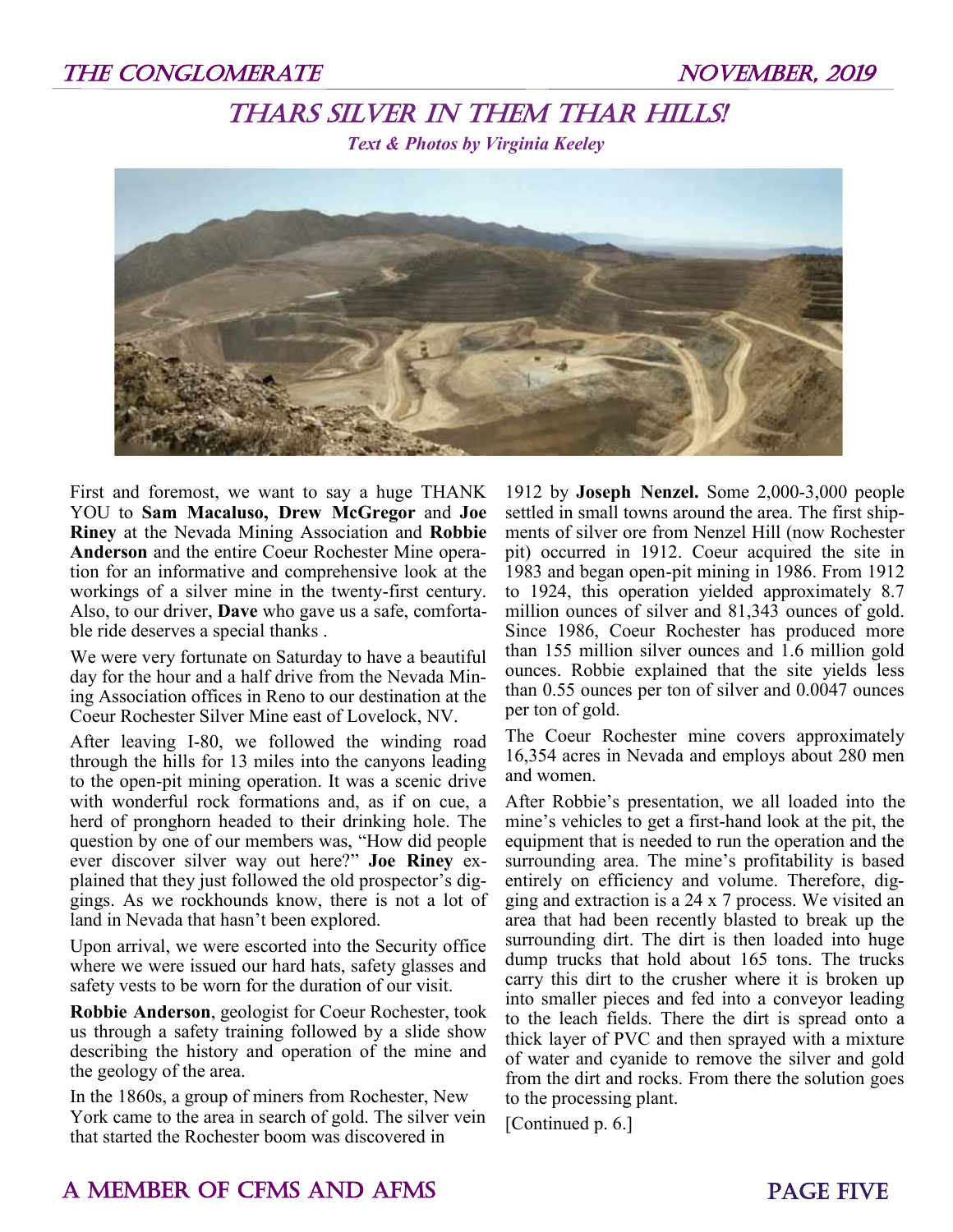## THE CONGLOMERATE NOVEMBER, 2019

#### [Continued from p. 5]





*And, of course, here's what happens when you tell Rockhounds that they can have samples!*

Before mining operations can even begin, a plan must be submitted and approved for the reclamation of the land once the mine is no longer operating. This plan includes removing all the equipment, regrading the land and replanting vegetation. The mine is monitored constantly for safety and compliance by both Coeur Rochester and the State Mining regulators.

The reclamation process brings to mind an [old say](https://quoteinvestigator.com/2013/01/22/borrow-earth/)[ing](https://quoteinvestigator.com/2013/01/22/borrow-earth/) I once heard: "We do not inherit the earth from our parents; We borrow it from our children."

More Rochester Mine photos by Tom Nichols



Chuck Jackson (a big guy) and a mine shovel



Digger digging



Weird beauty



Take a bite of dirt & chew it up

## A MEMBER OF CFMS AND AFMS **PAGE FIVE**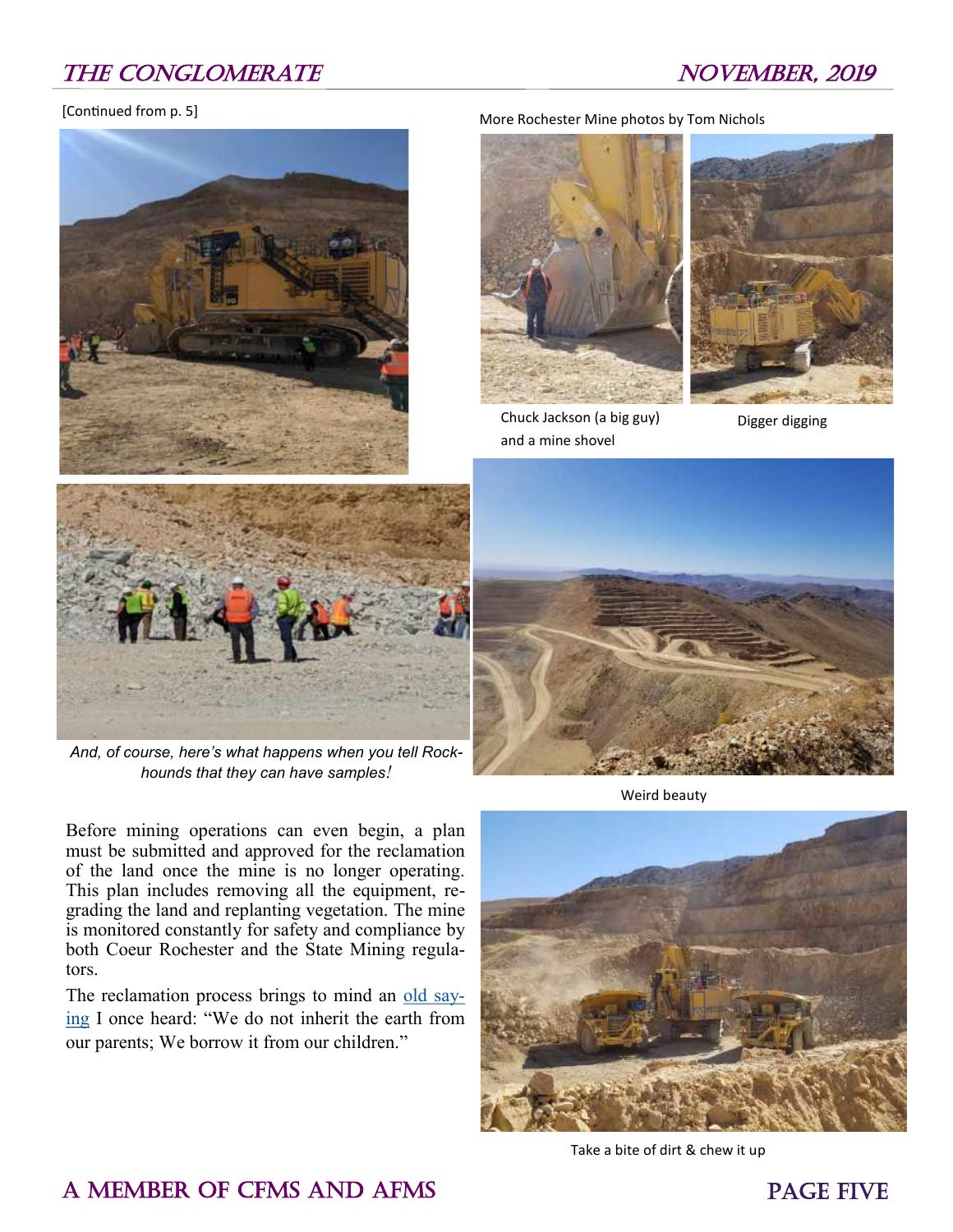### THE CONGLOMERATE  $=$  OCTOBER, 2019

#### SCHOOL REPORT *Julie Hilsabeck, Director*

**If a class must be cancelled, each Instructor or Host will post a cancellation notice to the RGMS Facebook page. If you do not see a cancellation post, the class will be held as scheduled.**

Want to take or teach a new class? Have any ideas or suggestions? ""

or talk to her at the general meet-

ing! All official information regarding scheduling and class details is published in *The Conglomerate*. Register and pay for classes at the general meeting. We accept cash or check made out to RGMS!

Children may register for classes only at the discretion of the teacher. Wear protective shoes or boots to work in the shop–NO open toe shoes, sandals or slippers. **Please Note: To register for classes you must either be a member or have \$1 million of liability insurance naming RGMS as the certificate holder. If you are not a member, unless you present a valid insurance certificate at registration, you must wait until the next general meeting after you join to register for classes. Your insurance is included in the membership fee.** 

BE NICE! Each class using headquarters is responsible for leaving the premises clean and tidy. Any tools belonging to RGMS should be put away securely and headquarters locked.

#### *MONDAY OPEN HOUSE*

Make your own projects! You must take at least 2 months of lapidary classes before you will be cleared to attend open house and must have your name on file as approved to work on your own in the shop. Speak to the lapidary instructors to be added to the list. Please be sure to follow shop safety rules. **At 8:45 please start clean-up so chaperones can go home.** Supervised by **Daniel Ellis**. Shop fee \$5/hour. Monday, November 4, 18, 25 from 7-9pm. Closed 11/11.

#### *BEADING AND STRINGING*

**Beading** in 2020 may be offered quarterly on a **Saturday** morning**.** Next class will be offered in January. . Class is taught by **Sue Webb.** \$2.50/hour payable at class or the meeting.

#### *CASTING*

**Casting is currently on hiatus until an experienced instructor is found.** When offered and weather permitting, casting is taught in two classes held on Friday evenings. Classes enroll a maximum of 4-6 students. Sign ups will be taken at the general meeting when classes resume.

#### *LAPIDARY*

Lapidary is limited to 4 new students, but a **daytime class** is now available. **For shop safety, an absolute limit of eight people may work in the shop at one time.** First time students *must* attend a one-time **shop safety seminar (11/12) on the Tuesday following the general meeting at 10:30 am or 6:30 pm.** Drop-ins are welcome on a first come, first served basis. Registered and pre-paid students always take precedence over drop-ins. Materials for your first two projects are included in your class fee. Evening class taught by **Lloyd Raymond & Barbara Hartman, 7- 9 pm;** daytime class taught by **Barbara Hartman** and **Julie Hilsabeck**. **11am –1pm** , Tuesdays, November 5, 12, 19, 26. \$5/hr.

#### *SILVER FABRICATION*

In November **no beginning silver** fabrication classes are available, but advanced members may attend Thursday open house with Jill Atkins.. When offered, beginning classes are structured classes. The first two projects are specifically designed to teach you the fundamentals of silver fabrication (making jewelry). Therefore, you will not be able to do other projects until you complete the two projects. RGMS provides tools to use on your first two projects. There is a \$20-\$25 fee for the silver which we provide for the first project. Stones are not included; however, we do have some for sale. For these two projects, **only oval stones** will be used. Suggested size for the first project is 18 x 13mm, and 30 x 32 mm for the second project. The stone size does not have to be the exact size but should be very close. You can purchase silver from the instructors for the second project, or you can use our own. Upon completion of the two projects, if you wish to continue, you will need your own basic set of tools. **The tools that RGMS provides are for new students only.** Before purchasing any tools, talk with your instructors. Instructors: Jay Logue**, Jill Atkins** and Al Bolshazy**. Open House—no classes**  Thursdays Nov. 7, 14, 21 6- 9 pm. \$5 per hr.. No class 11/28.

#### *WIRE ART*

Drop in to work with wire the second and fourth Monday. Classes vary by the month, so check at the general meeting to see what will be offered for April. Brass wire only and tools available to lend in class to new students. Taught by **Jennifer Rhodes** and **Sami Ellis**. Monday, November 11, 25. 7-9 PM \$2.50/hour (\$5/class), payable in class.

#### *MINERAL IDENTIFICATION*

Must sign up. See Julie at the meeting. Nov. 20, 27, 7-9 PM

#### **NO CLASSES IN DECEMBER**!

**Lost Wax** coming in January 2020.

Potential for **Faceting** classes in 2020.

**Beading** will be eliminated unless January class attracts at least 4 students.

## A MEMBER OF CFMS AND AFMS PAGE SEVEN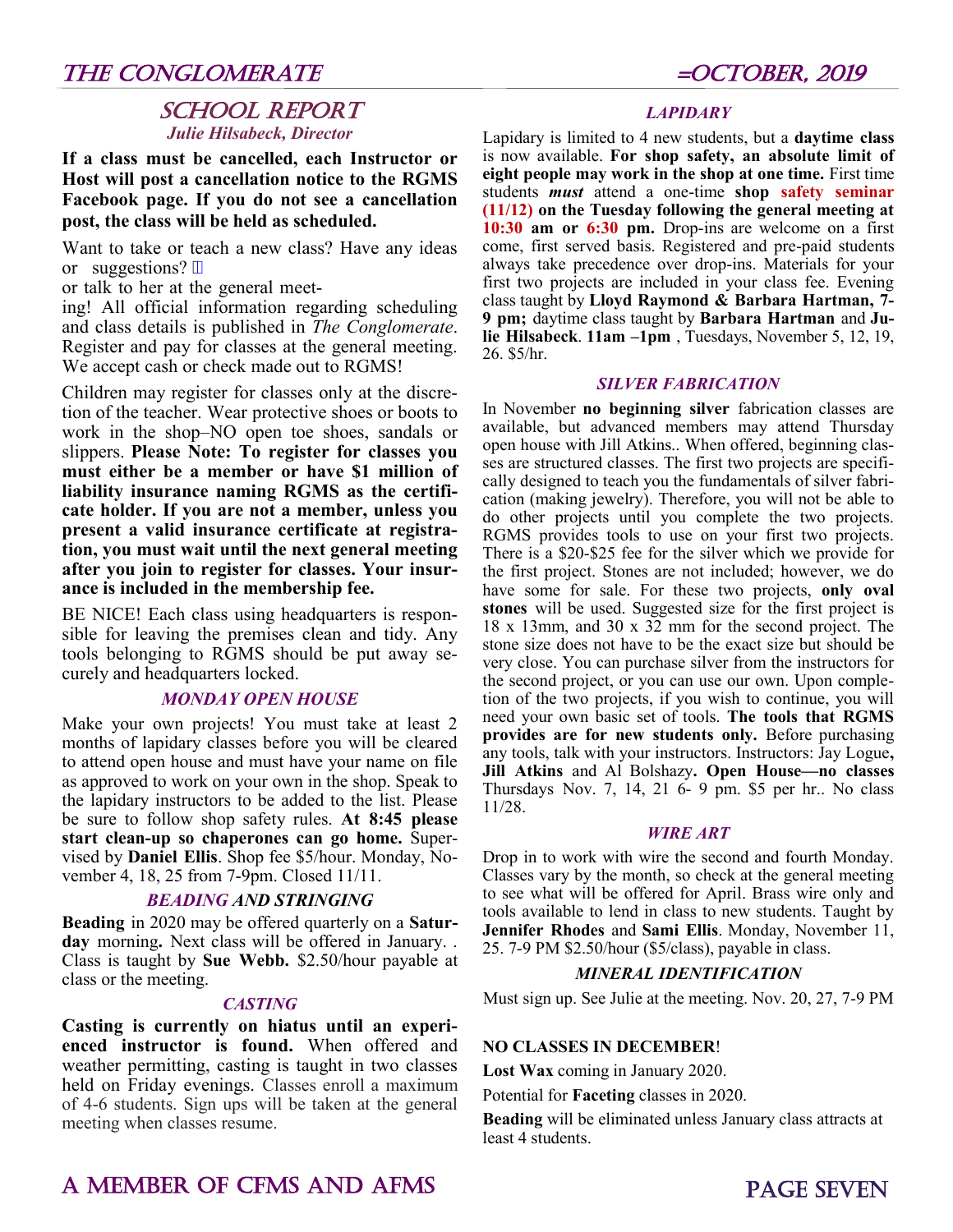## THE CONGLOMERATE NOVEMBER, 2019



NOVEMber 2019



**2Sun Mon Tue Wed Thu Fri Sat**



| $\overline{\mathbf{3}}$ | 4<br><b>Open House</b><br>7-9 PM                               | $\overline{5}$<br>Lapidary<br>11 AM-1 PM<br>7-9 PM                     | 6<br><b>General Meeting</b><br><b>7 PM</b><br><b>Baldini's</b><br><b>Second Floor</b> | $\overline{7}$<br><b>Adv. Silver</b><br><b>Fabrication</b><br><b>Open House</b><br>6-9 PM | $\overline{\bf 8}$ | $\overline{9}$                 |
|-------------------------|----------------------------------------------------------------|------------------------------------------------------------------------|---------------------------------------------------------------------------------------|-------------------------------------------------------------------------------------------|--------------------|--------------------------------|
|                         | 11<br>Wire Art<br>7-9 PM<br><b>No Open House</b>               | 12<br>Lapidary<br>safety Meeting<br>10:30/6:30<br>11 AM-1 PM<br>7-9 PM | 13<br><b>Board</b><br><b>Meeting</b><br><b>7 PM</b><br><b>RGMS</b> facility           | 14<br><b>Adv. Silver</b><br><b>Fabrication</b><br><b>Open House</b><br>6-9 PM             | $\overline{15}$    | 16                             |
| 17                      | 18<br><b>Open House</b><br>7-9 PM                              | 19<br>Lapidary<br>11 AM-1 PM<br>7-9 PM                                 | $\mathbf{20}$<br><b>Mineral ID</b><br>7-9 PM                                          | 21<br><b>Adv. Silver</b><br><b>Fabrication</b><br><b>Open House</b><br>6-9 PM             | 22                 | 23                             |
| 24                      | 25<br><b>Open House</b><br><b>7-9 PM</b><br>Wire Art<br>7-9 PM | 26<br>Lapidary<br>11 AM-1 PM<br>7-9 PM                                 | 27<br><b>Mineral ID</b><br>7-9 PM                                                     | 28<br><b>THANKS-</b><br><b>GIVING</b>                                                     | 29                 | 30<br>$\overline{\phantom{0}}$ |





Monte Cristo photos by Lori Connel—the tarantula sneaked in!





## A MEMBER OF CFMS AND AFMS PAGE EIGHT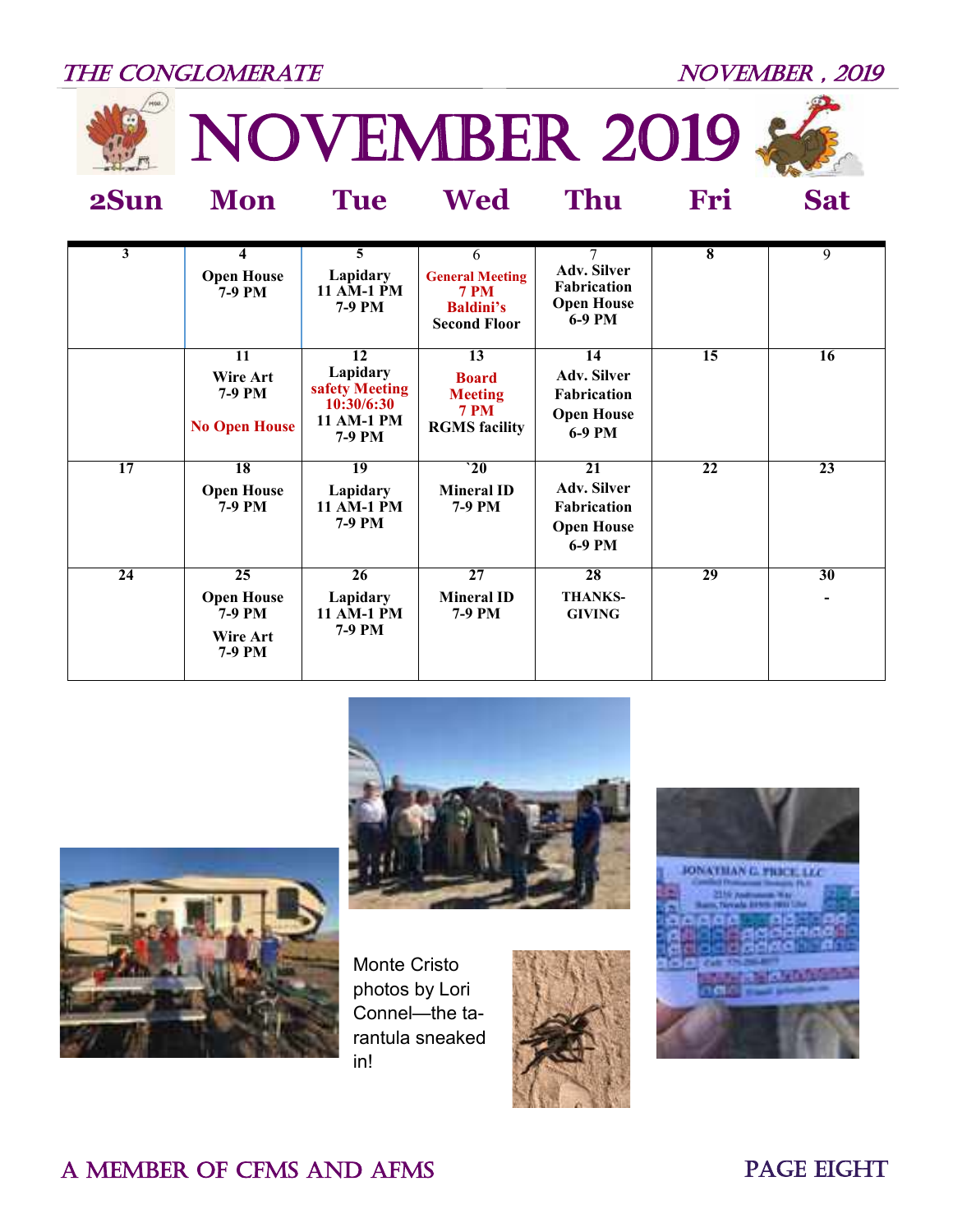**Barbara Miller** and **Scott Olsen**, both active R.G.M.S. members on their wedding day, September 15. RGMS and The *Conglomerate* extend them our heartiest congratulations and best wishes for a happy future.



Photo by **Barbara Hartman**, edited and submitted by **Dale Sworthout**

A MEMBER OF CFMS AND AFMS PAGE NINE